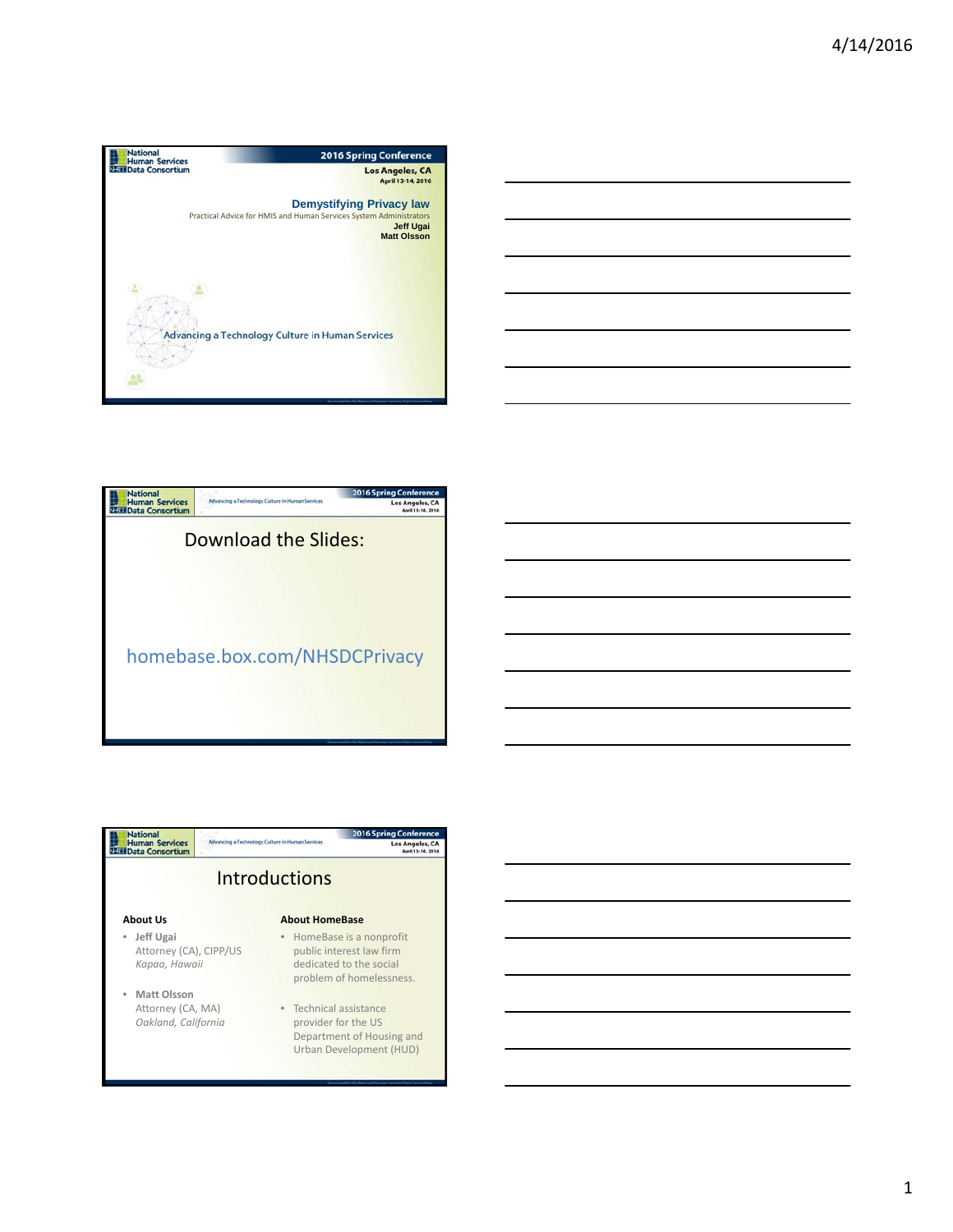



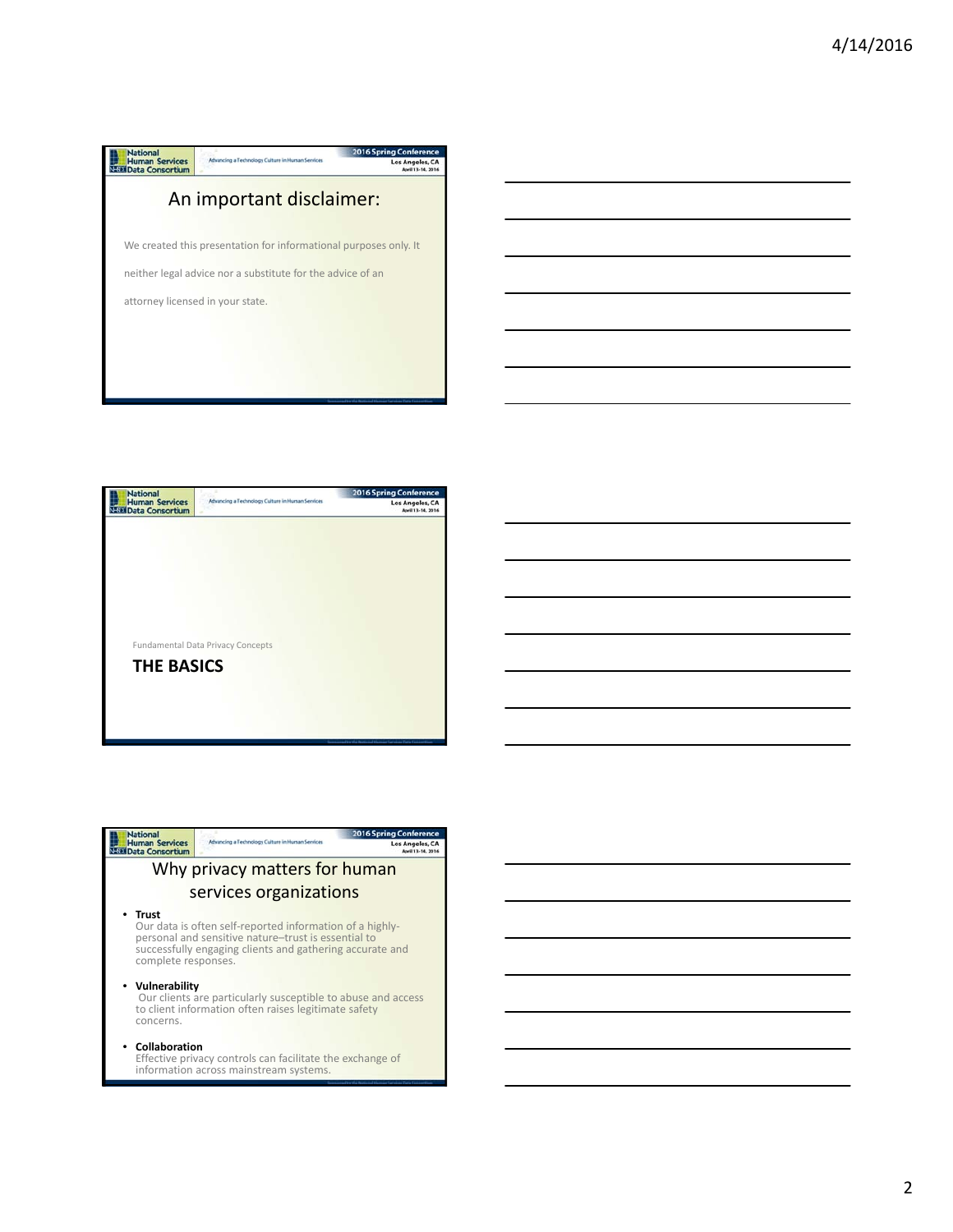





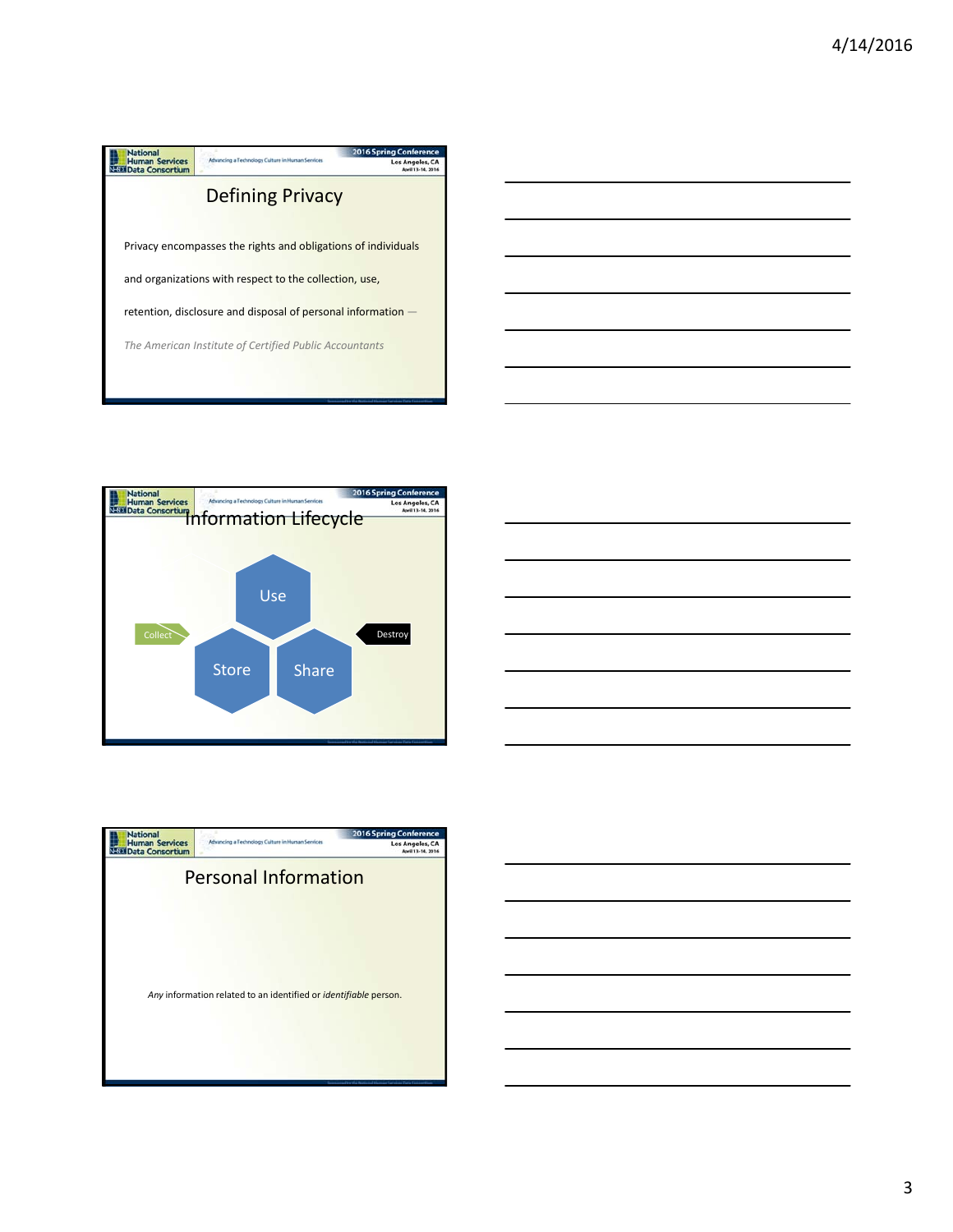| <b>Personal Information</b>                                  |
|--------------------------------------------------------------|
| <b>Sensitive Personal Information</b>                        |
| <b>Social Security Number</b>                                |
| Driver's License Number<br>۰                                 |
| <b>Medical Records (Including</b><br>$\qquad \qquad \bullet$ |
| Mental Health and                                            |
| Substance Abuse)                                             |
| <b>Educational Records</b><br>$\bullet$                      |
| • Financial Information                                      |
|                                                              |



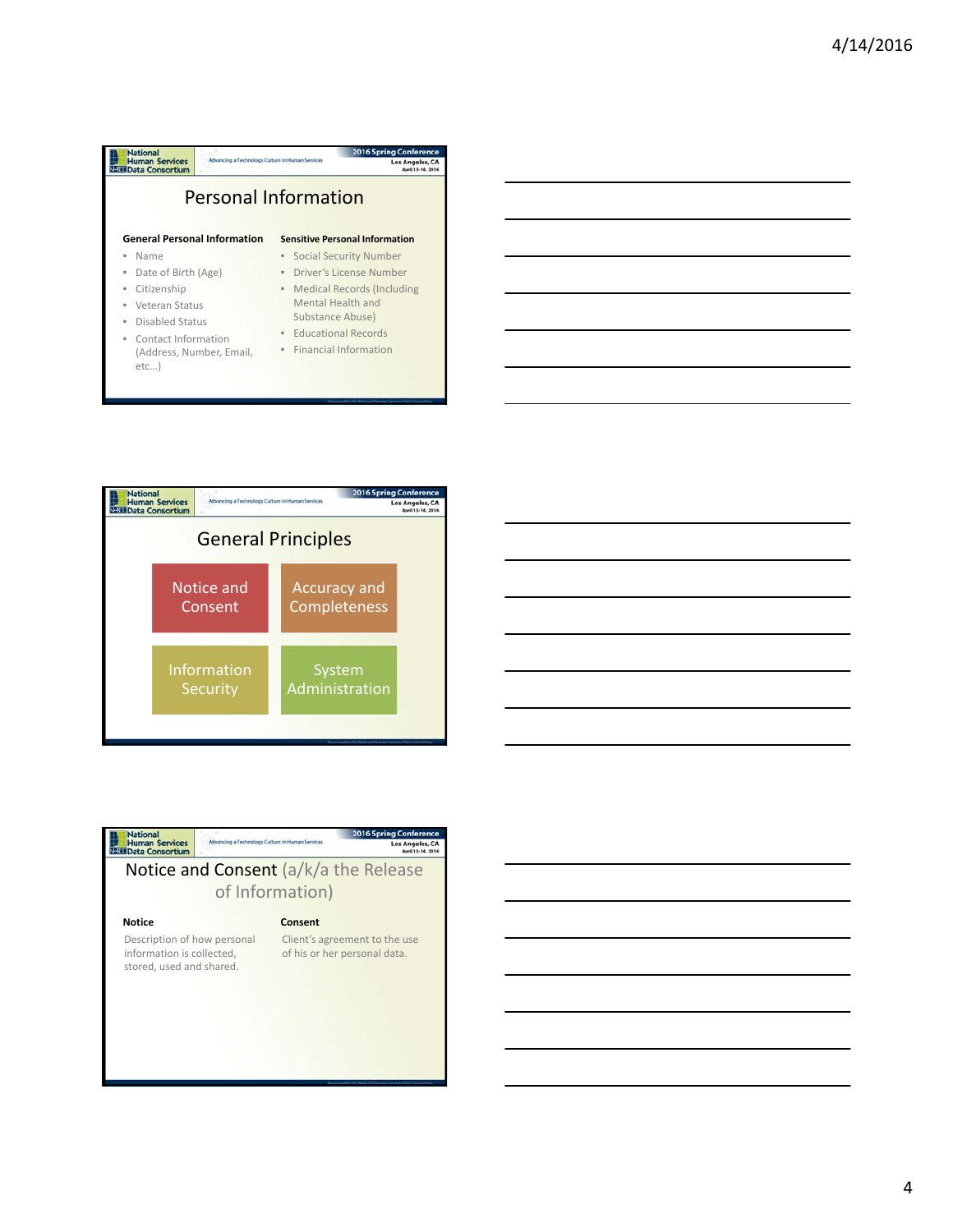



# **National**<br>Human Services<br>NGC Data Consortium

ng Co Los Angeles, CA

### System Administration: Tips

• **Written Policies and Procedures** System policies and procedures should include clearly documented and defined privacy policies and procedures, including roles and responsibilities of personnel.

• **Maintain an Archive**<br>A well-organized archive of past policies, documents and<br>communications helps maintain compliance in an evolving privacy landscape.

**• Provide Support**<br>Ensure each user has access to the support and training resources<br>necessary to understand the privacy component of their job.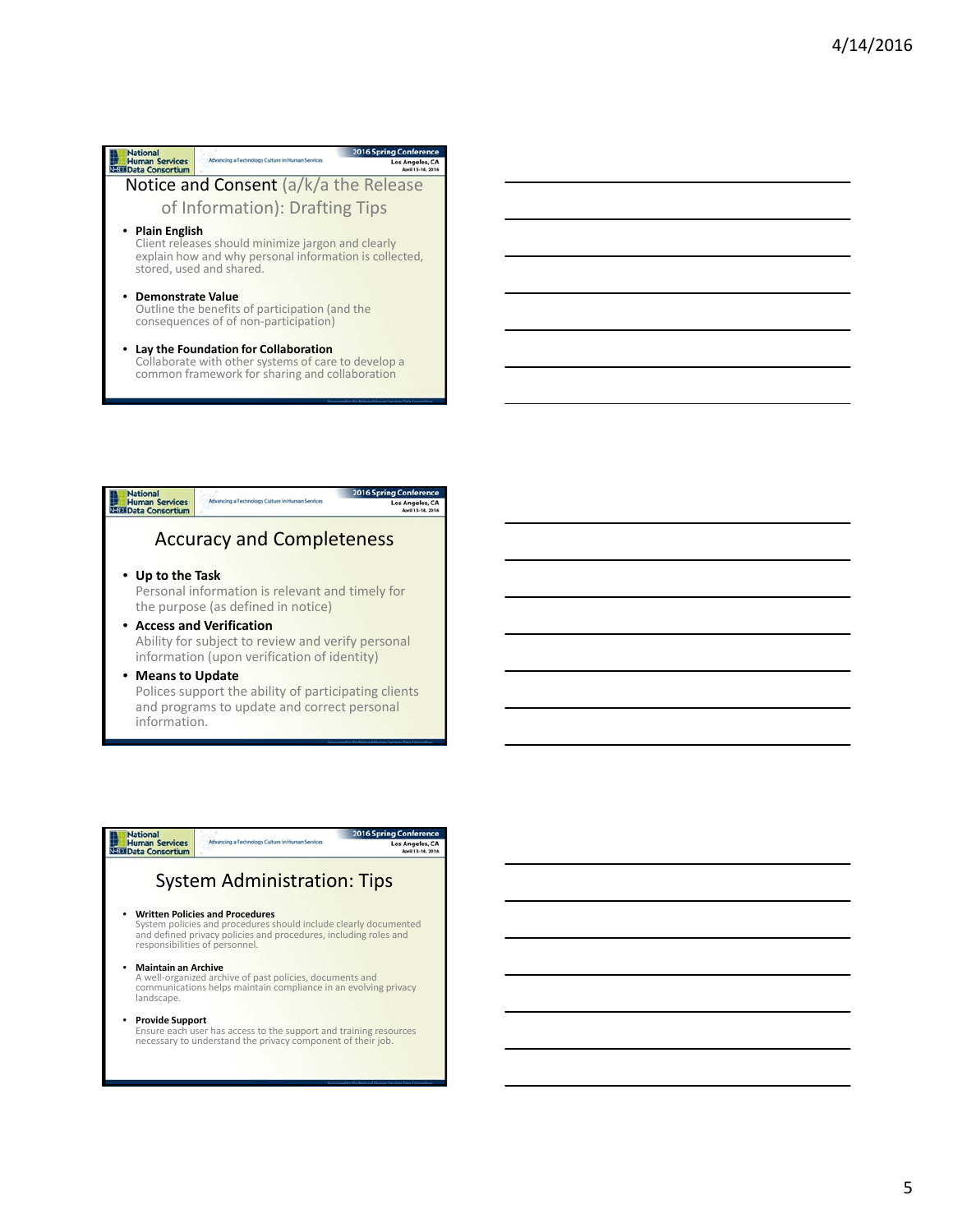





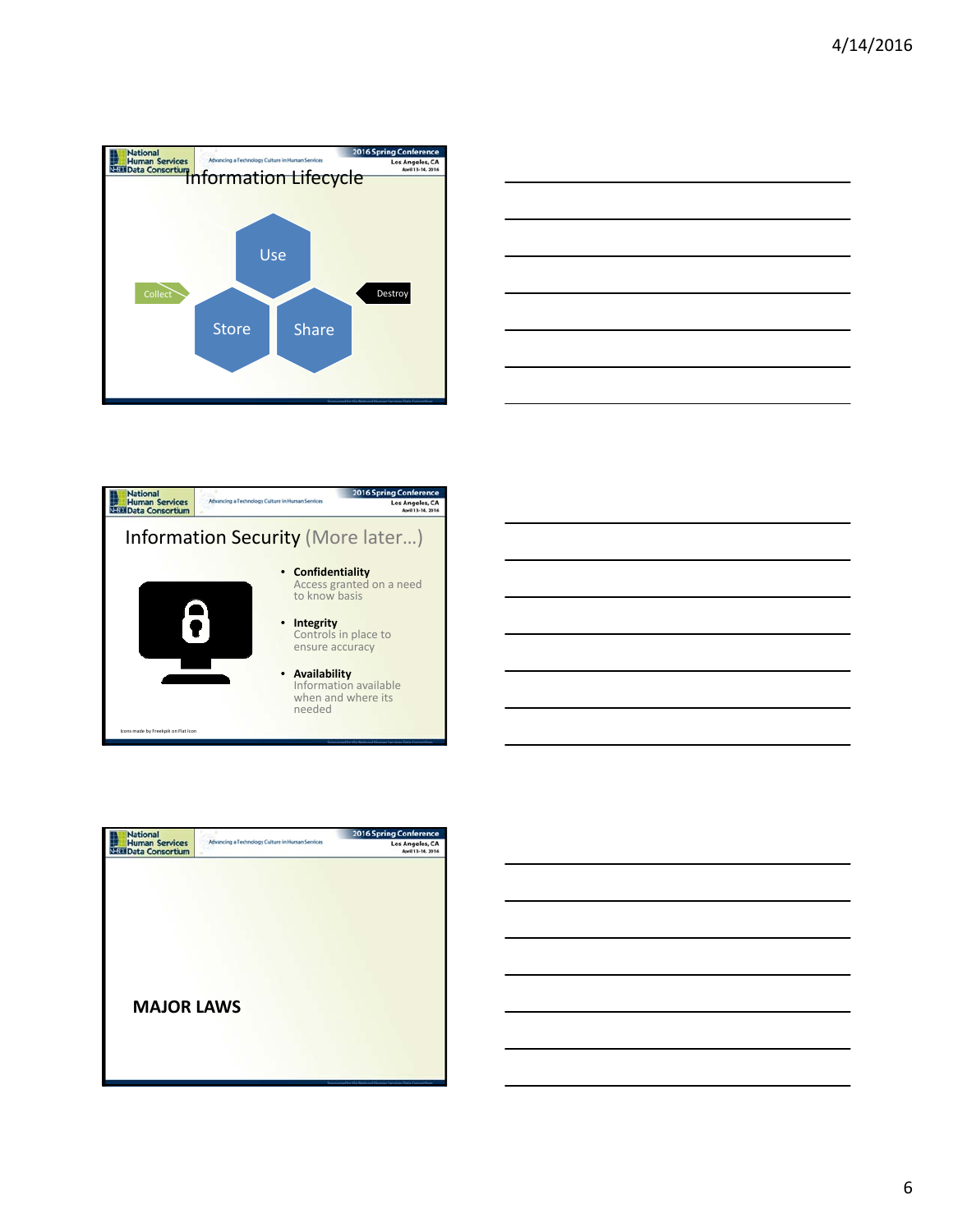#### **National**<br> **Human Services**<br> **NEED** Data Consortium 2016 Spring Conf -<br>Advancing a Technology Culture in Human Services Los Angeles, CA Clearing a few things up "Generally, privacy laws…" • "… prevent the sharing of data across systems of care" Privacy laws create a framework for the sharing and integration of homeless data across systems of care. • "…only apply to healthcare data" Privacy law is more than HIPAA—HMIS and other system administrators should be mindful of laws and regulations even if they only store basic client data.



#### **National**<br>Human Services<br>Nata Data Consortium ng Cor **Adv** Los Angeles, CA HMIS‐Specific Privacy Guidance • The **HMIS Proposed Rule** sets forth basic requirements around privacy and security of client‐level data and HMIS systems. • HUD is in the process of finalizing a draft **HMIS Privacy and Security Notice** that will be released later this year for public comment • In the interim, communities are expected to continue to use the **2004 Data and Technical Standards Notice** to implement their

HMIS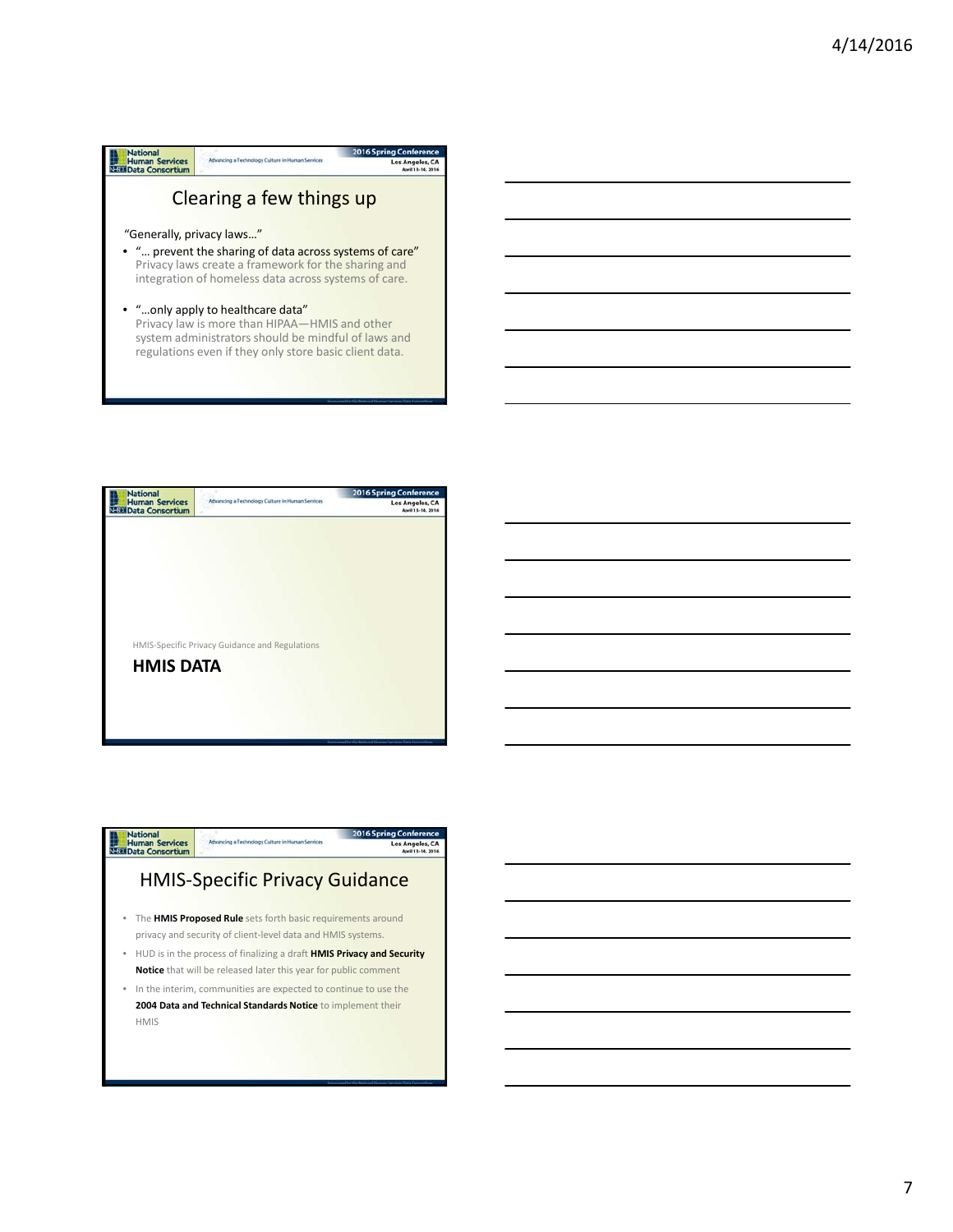| <b>Human Services</b><br>Data Consortium | Advancing a Technology Culture in Human Services                                                                                                           |  |  |
|------------------------------------------|------------------------------------------------------------------------------------------------------------------------------------------------------------|--|--|
| <b>HUD 2004 Data And Technical</b>       |                                                                                                                                                            |  |  |
|                                          | <b>Standards Notice</b>                                                                                                                                    |  |  |
|                                          | • Seeks to protect the confidentiality of personal<br>information while allowing for reasonable, responsible,<br>and limited uses and disclosures of data. |  |  |
|                                          | • Based on principles of fair information practices and<br>security standards recognized by information privacy<br>and security communities.               |  |  |
|                                          | • Developed after careful review of the Health Insurance<br>Portability and Accountability Act (HIPAA) standards for                                       |  |  |

2016 Spring Conference

securing and protecting patient information.

**National** 



– Can be linked with other available information to identify a specific person

| <b>National</b><br><b>Human Services</b><br>Data Consortium | Advancing a Technology Culture in Human Services                | <b>2016 Spring Conference</b><br>Los Angeles, CA<br>April 13-14, 2016 |
|-------------------------------------------------------------|-----------------------------------------------------------------|-----------------------------------------------------------------------|
|                                                             |                                                                 |                                                                       |
|                                                             |                                                                 |                                                                       |
|                                                             |                                                                 |                                                                       |
|                                                             |                                                                 |                                                                       |
|                                                             |                                                                 |                                                                       |
|                                                             |                                                                 |                                                                       |
|                                                             |                                                                 |                                                                       |
|                                                             | The Health Insurance Portability and Accountability Act (HIPAA) |                                                                       |
|                                                             | <b>HEALTHCARE DATA</b>                                          |                                                                       |
|                                                             |                                                                 |                                                                       |
|                                                             |                                                                 |                                                                       |
|                                                             |                                                                 |                                                                       |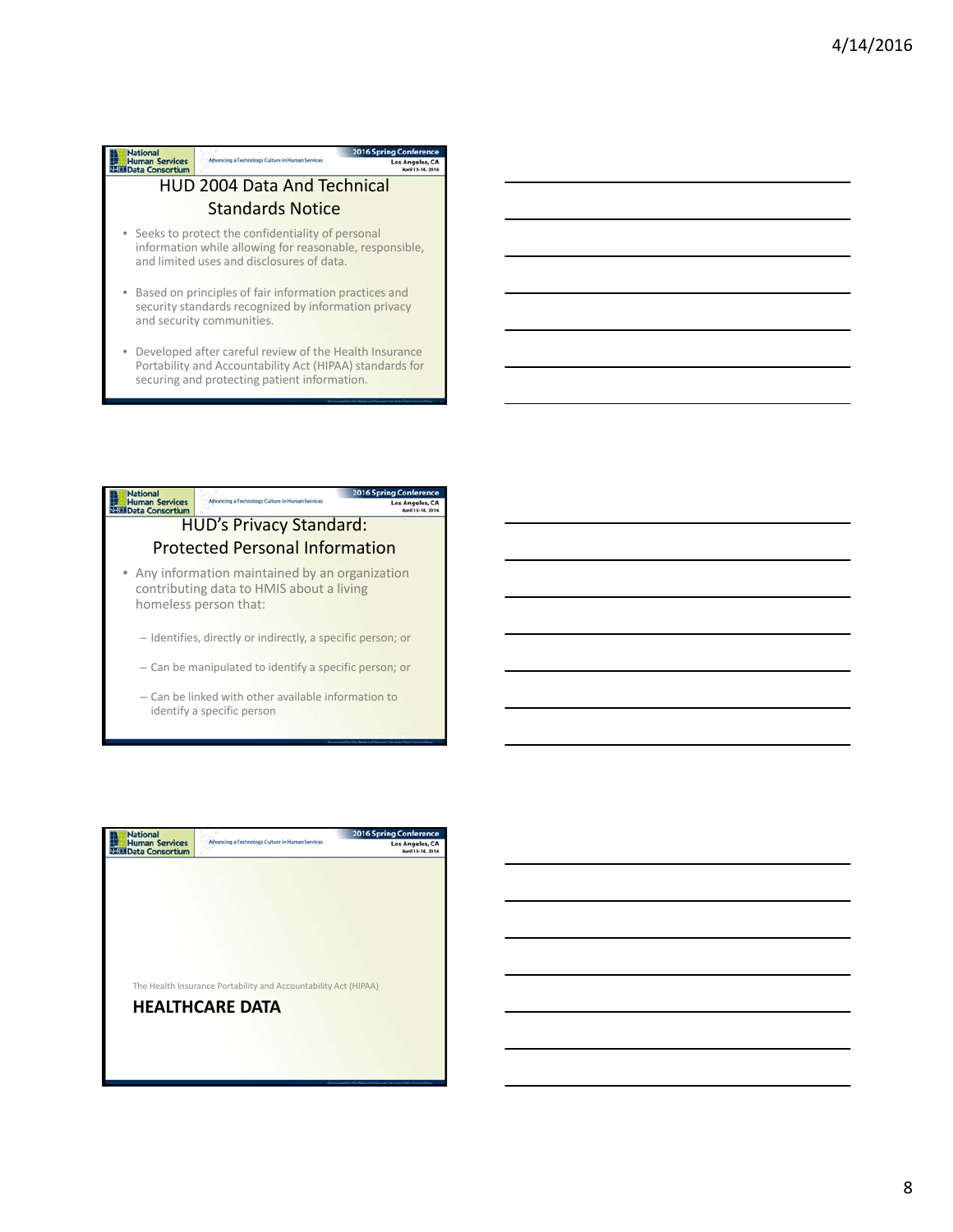

|  |  |  | ____ |
|--|--|--|------|
|  |  |  |      |
|  |  |  |      |



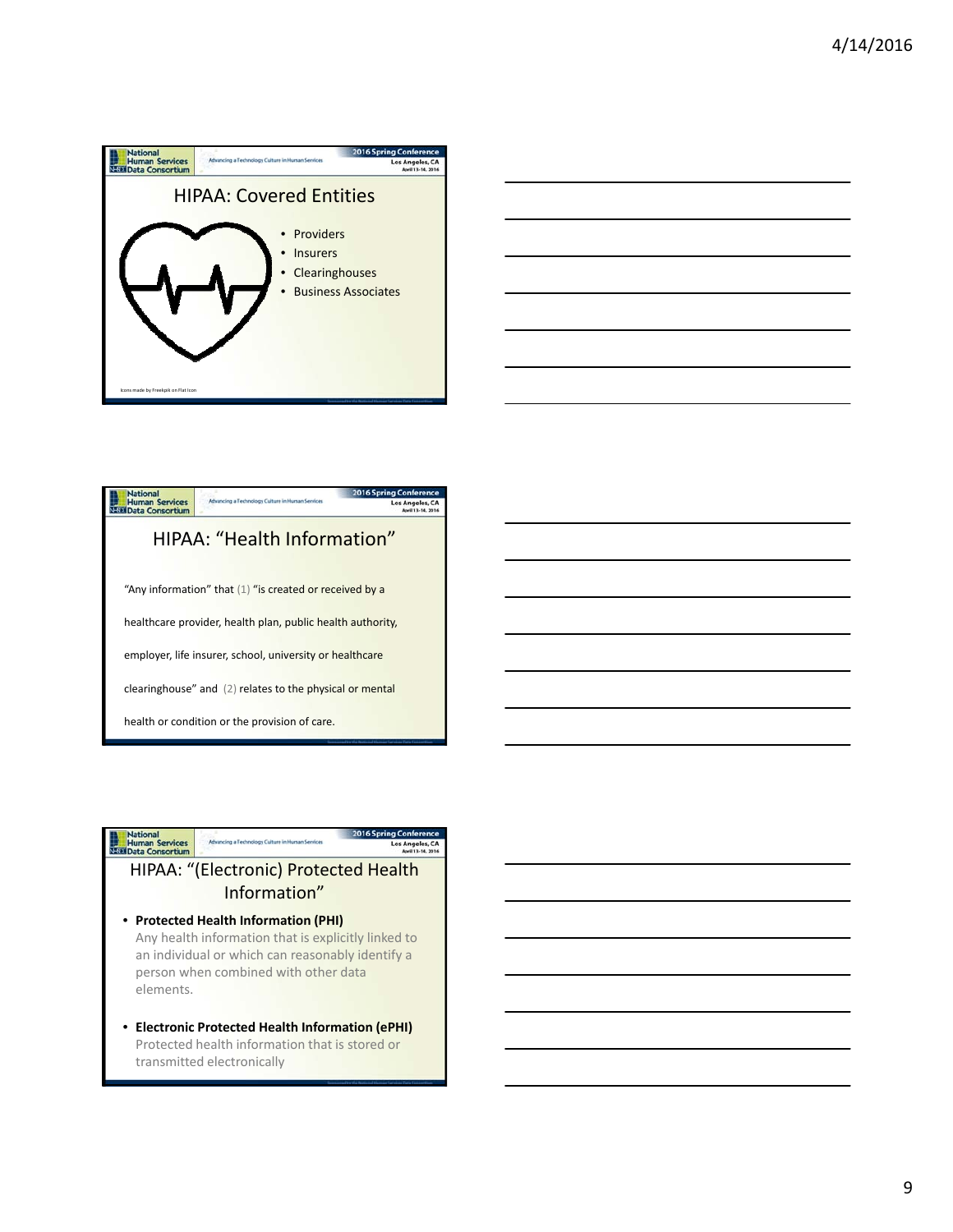| National                                        |                                                                                                                                                                 | <b>2016 Spring Conference</b> |
|-------------------------------------------------|-----------------------------------------------------------------------------------------------------------------------------------------------------------------|-------------------------------|
| <b>Human Services</b><br><b>Data Consortium</b> | Advancing a Technology Culture in Human Services                                                                                                                | Los Angeles, CA               |
|                                                 | <b>HIPAA: Privacy Rule</b>                                                                                                                                      |                               |
| Notice                                          | Must provide client with a detailed privacy notice at the<br>time of first service delivery                                                                     |                               |
| • Consent/Authorization<br>HIPAA itself         | Client requirements depend on how PHI is used:<br>- Treatment, Payment, Operations and Compliance: Authorized by<br>- Other Uses: Opt-In Authorization Required |                               |
| • Minimal Use<br>necessary                      | Outside of treatment, a reasonable effort must be made to<br>limit the use and disclosure of PHI to the minimum amount                                          |                               |





10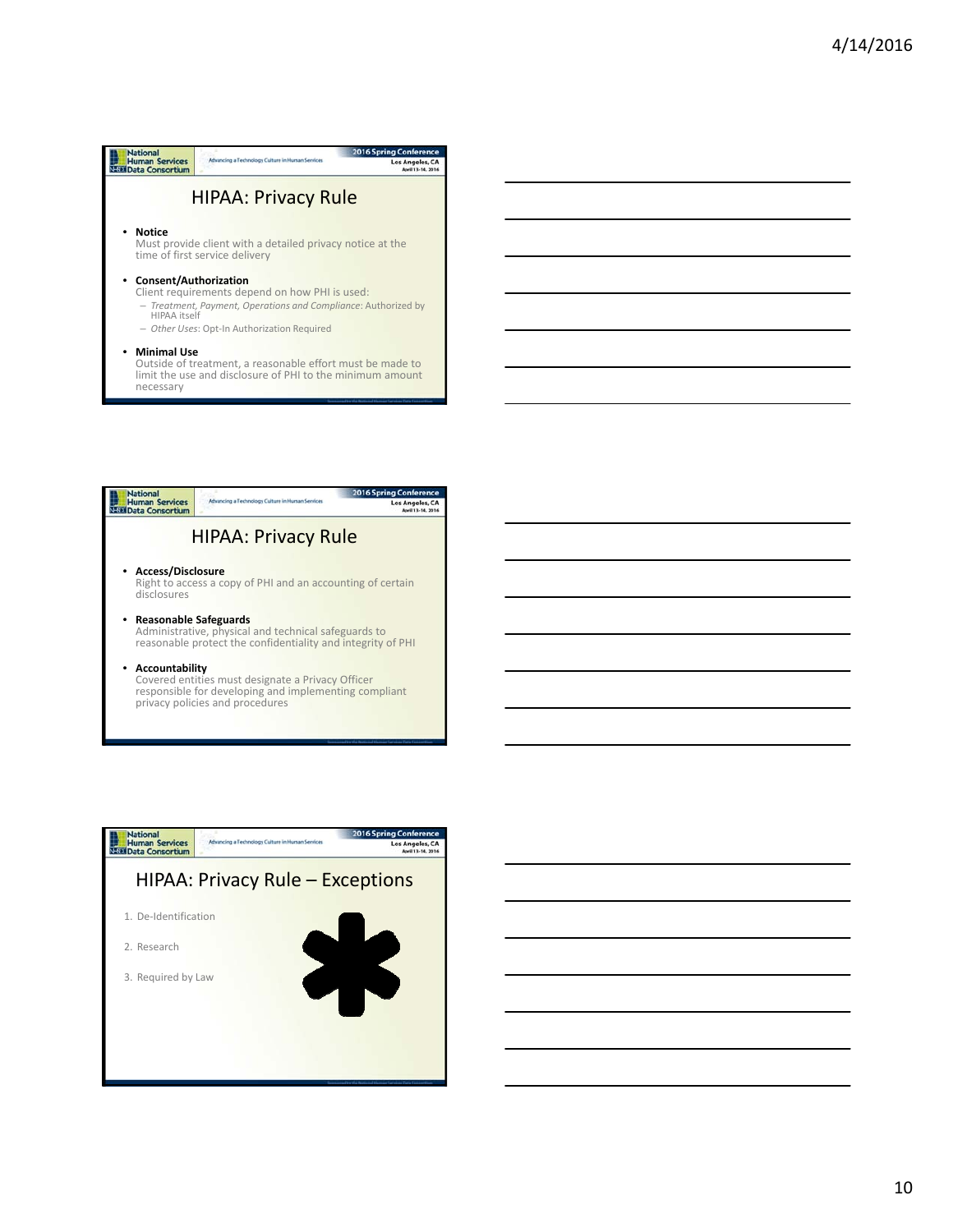

|    |  | _____ |
|----|--|-------|
|    |  |       |
|    |  |       |
| __ |  |       |
|    |  |       |
|    |  |       |
|    |  |       |
|    |  |       |
|    |  |       |
|    |  |       |
|    |  |       |



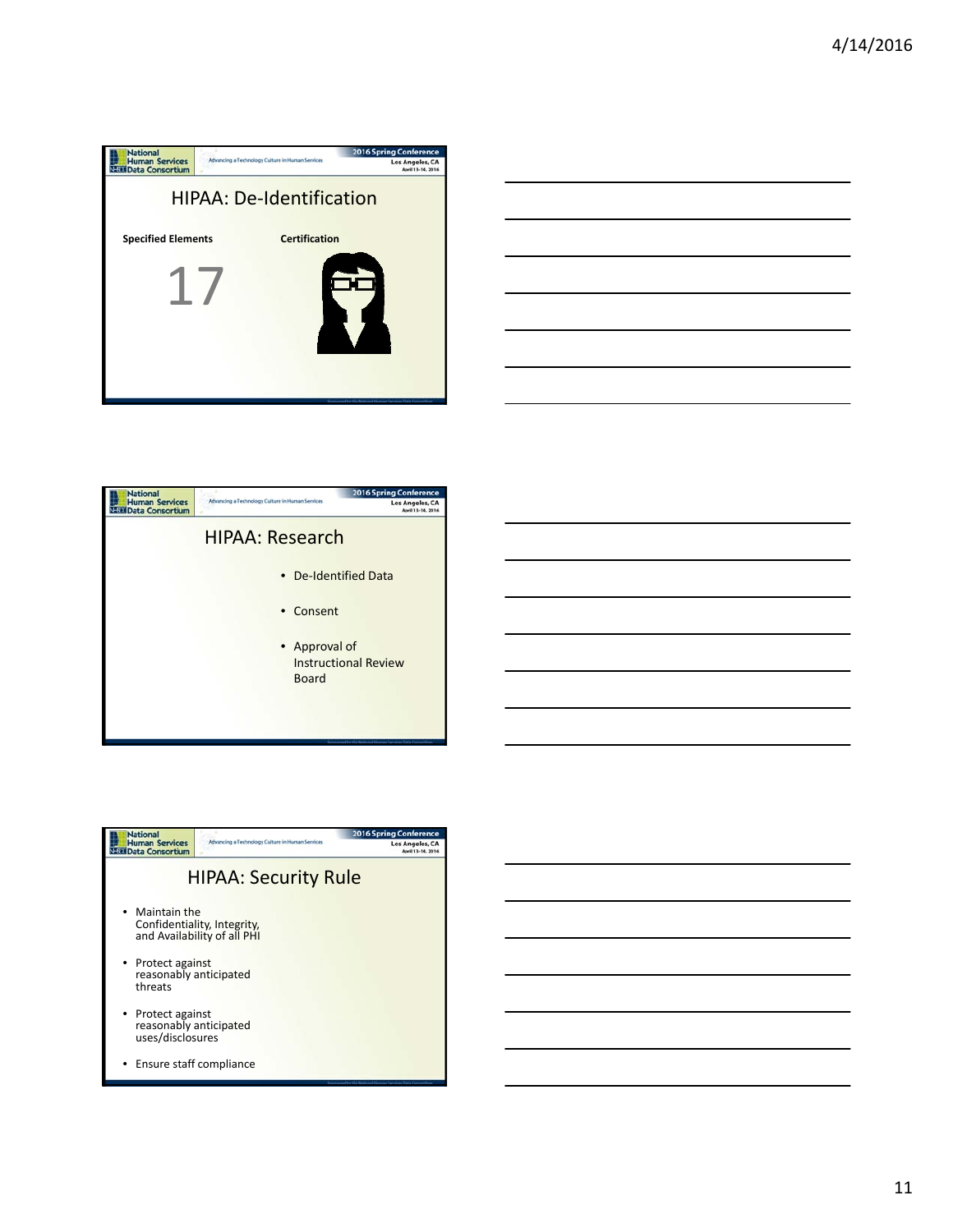



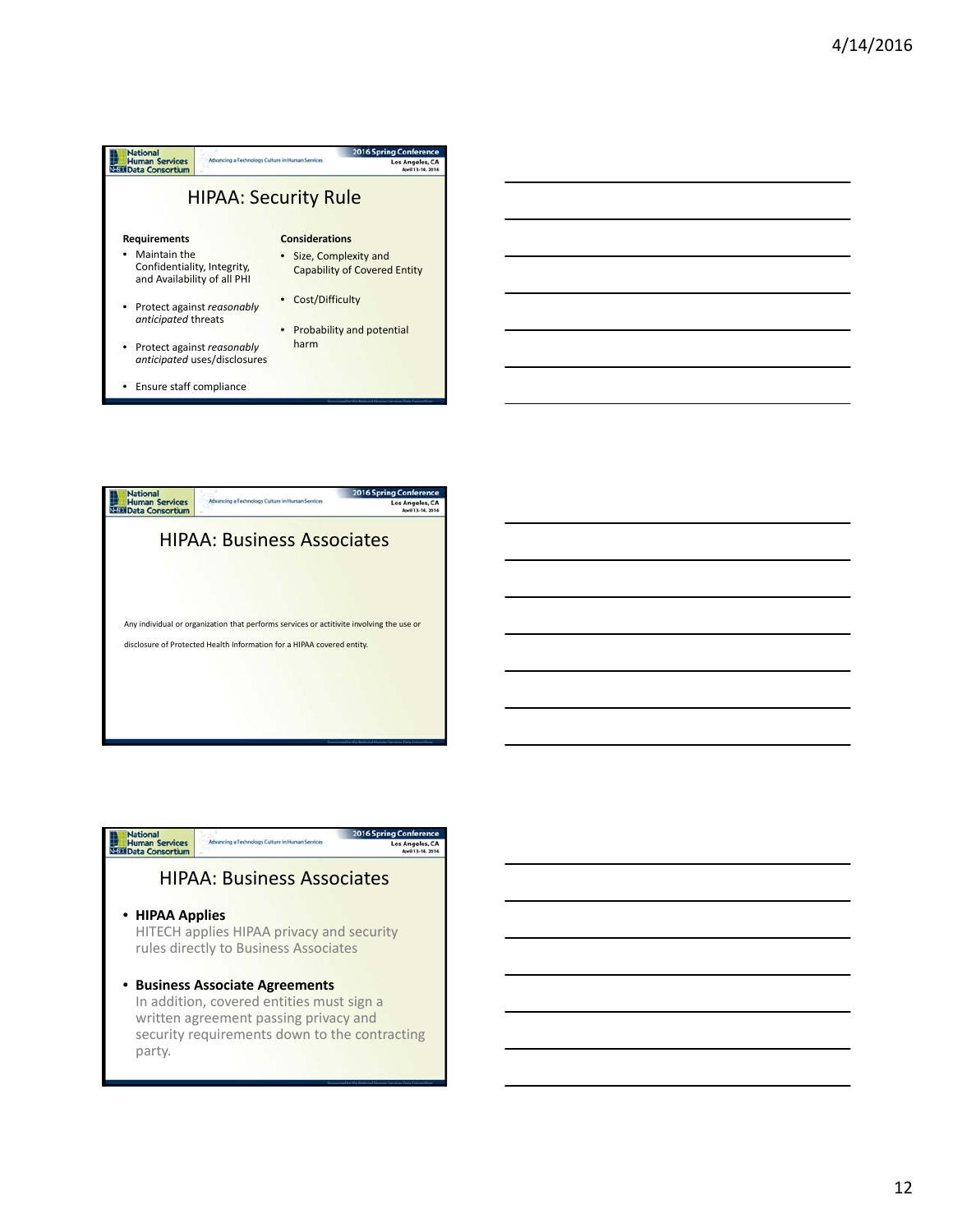



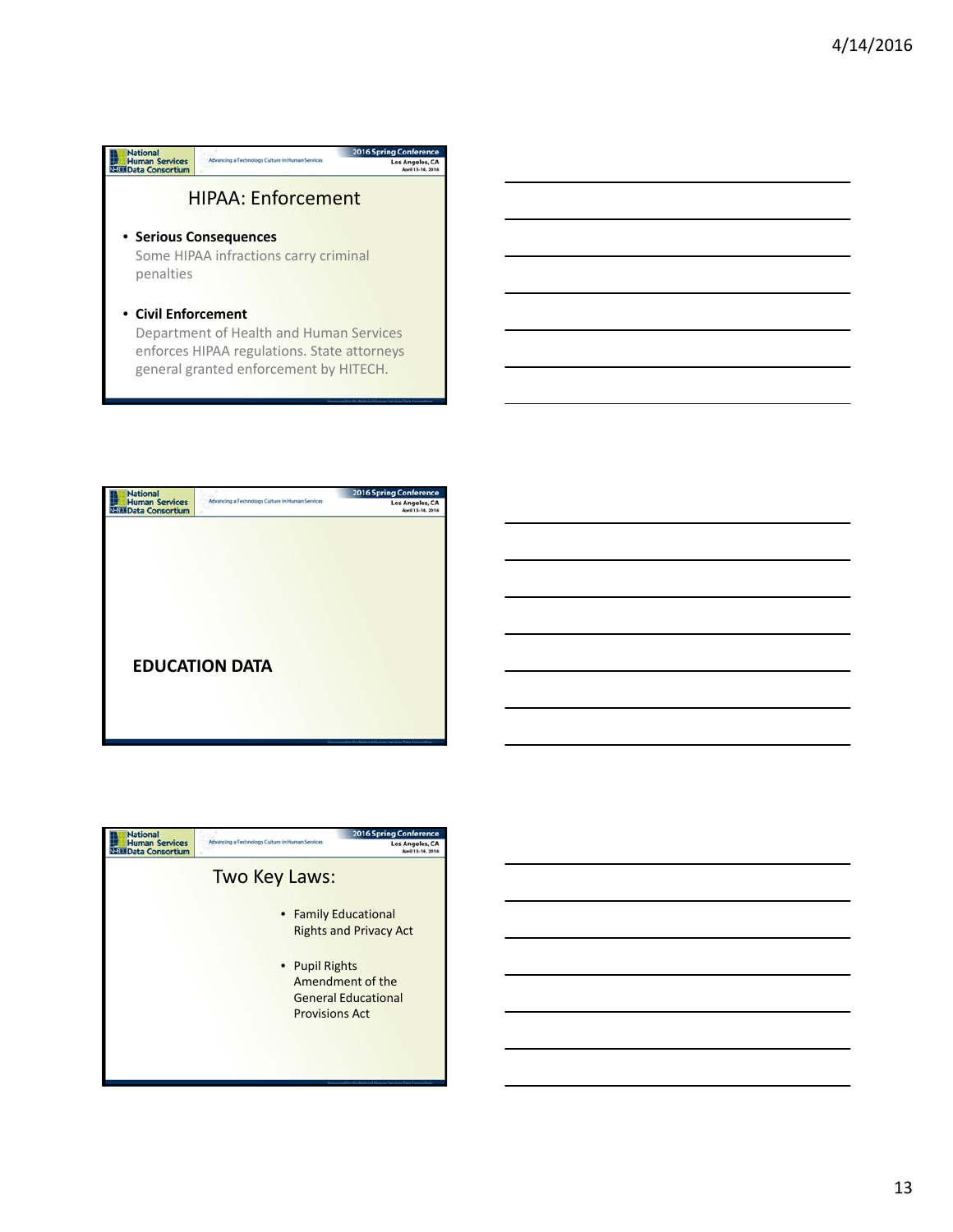



## National<br>Human Services<br>Nati Data Consortium

Los Angeles, CA

### Educational Records Under FERPA

- Records that directly relate to a student and that are maintained by an educational agency or institution or by a party acting for the agency or institution. 20 USC § 1232g(4)(A)
- Any record that contains **personally identifiable information** that is **directly related to the student** is an educational record under FERPA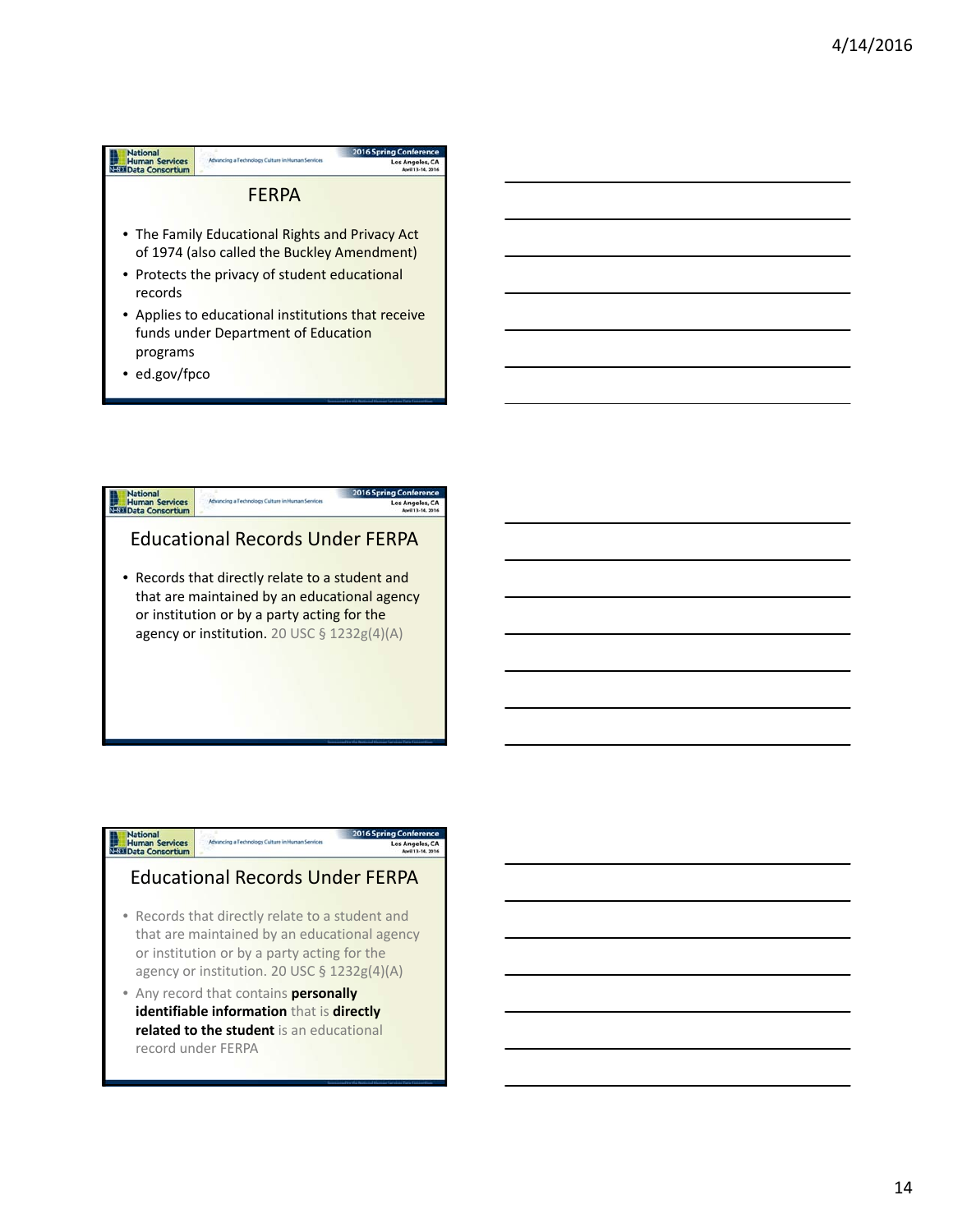#### **National**<br> **Human Services**<br> **NGE Data Consortium** 2016 Spring Confe Advancing a Technology Culture in Human Services Los Angeles, CA What's Not an Educational Record • Campus police records • Medical records (subject to privacy regulations under other laws)

• **Statistical data compilations that contain no mention of personally identifiable information about any specific student.**



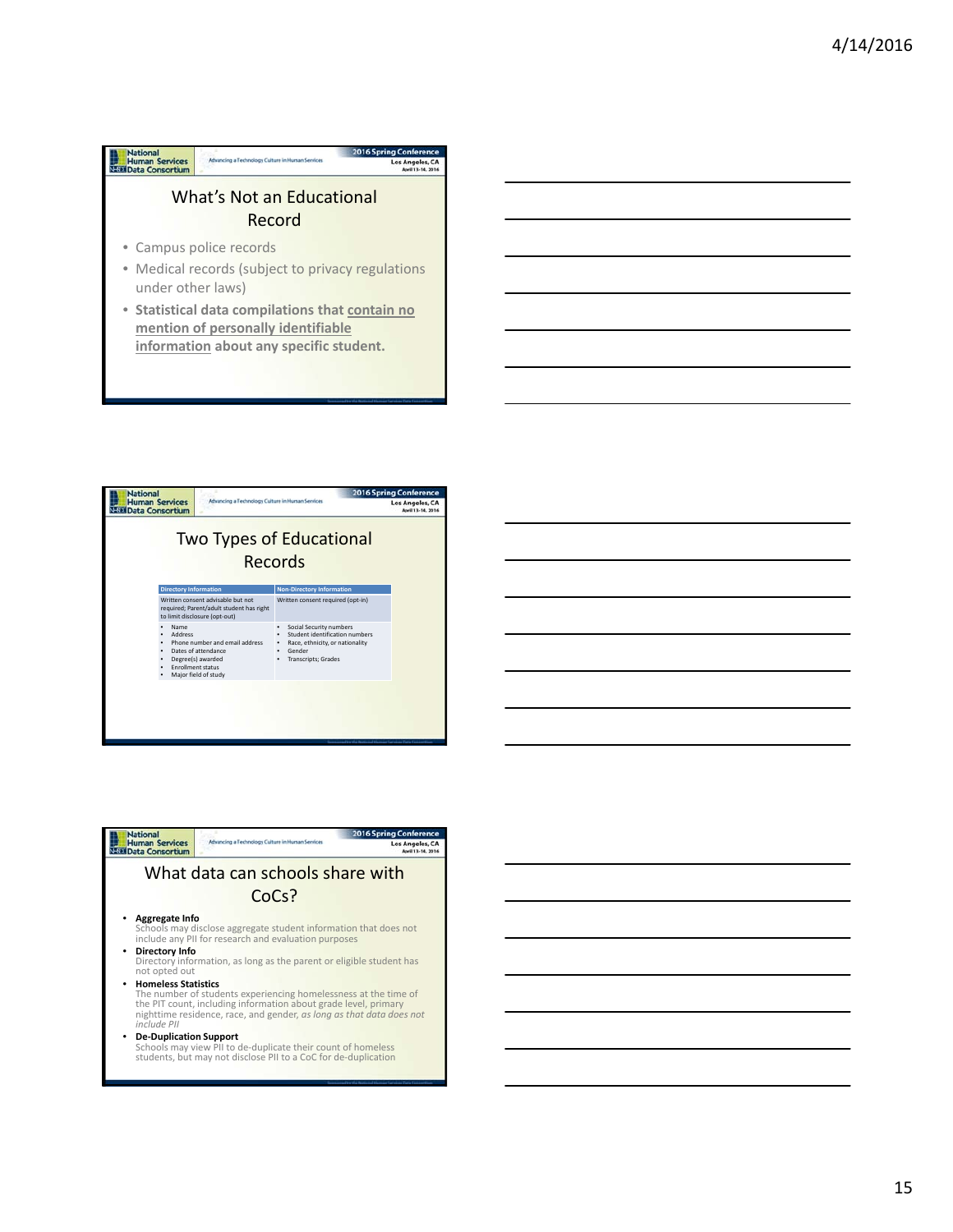



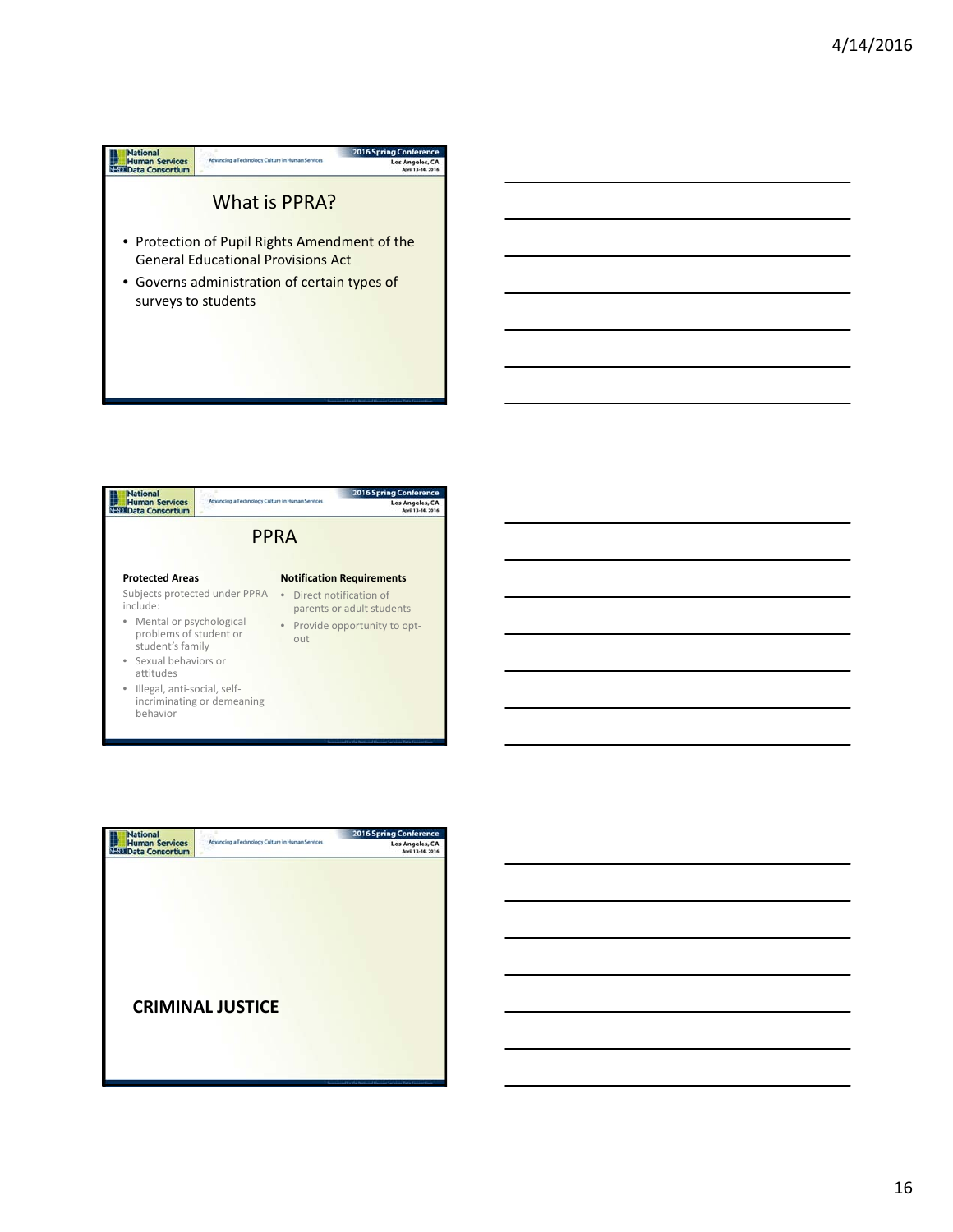| <b>National</b>                          |                                                                                                                                                                              | <b>2016 Spring Conference</b> |  |  |  |
|------------------------------------------|------------------------------------------------------------------------------------------------------------------------------------------------------------------------------|-------------------------------|--|--|--|
| <b>Human Services</b><br>Data Consortium | Advancing a Technology Culture in Human Services                                                                                                                             | Los Angeles, CA               |  |  |  |
| Disclosures to Law Enforcement           |                                                                                                                                                                              |                               |  |  |  |
| • Court Order Required                   |                                                                                                                                                                              |                               |  |  |  |
|                                          | There is no general exemption for disclosures<br>to law enforcement, and administrators may<br>face liability for disclosures without a valid<br>court or other lawful order |                               |  |  |  |
|                                          | • Limited Exceptions                                                                                                                                                         |                               |  |  |  |
|                                          | Narrowly defined exceptions exist for<br>extraordinary circumstances                                                                                                         |                               |  |  |  |
|                                          |                                                                                                                                                                              |                               |  |  |  |



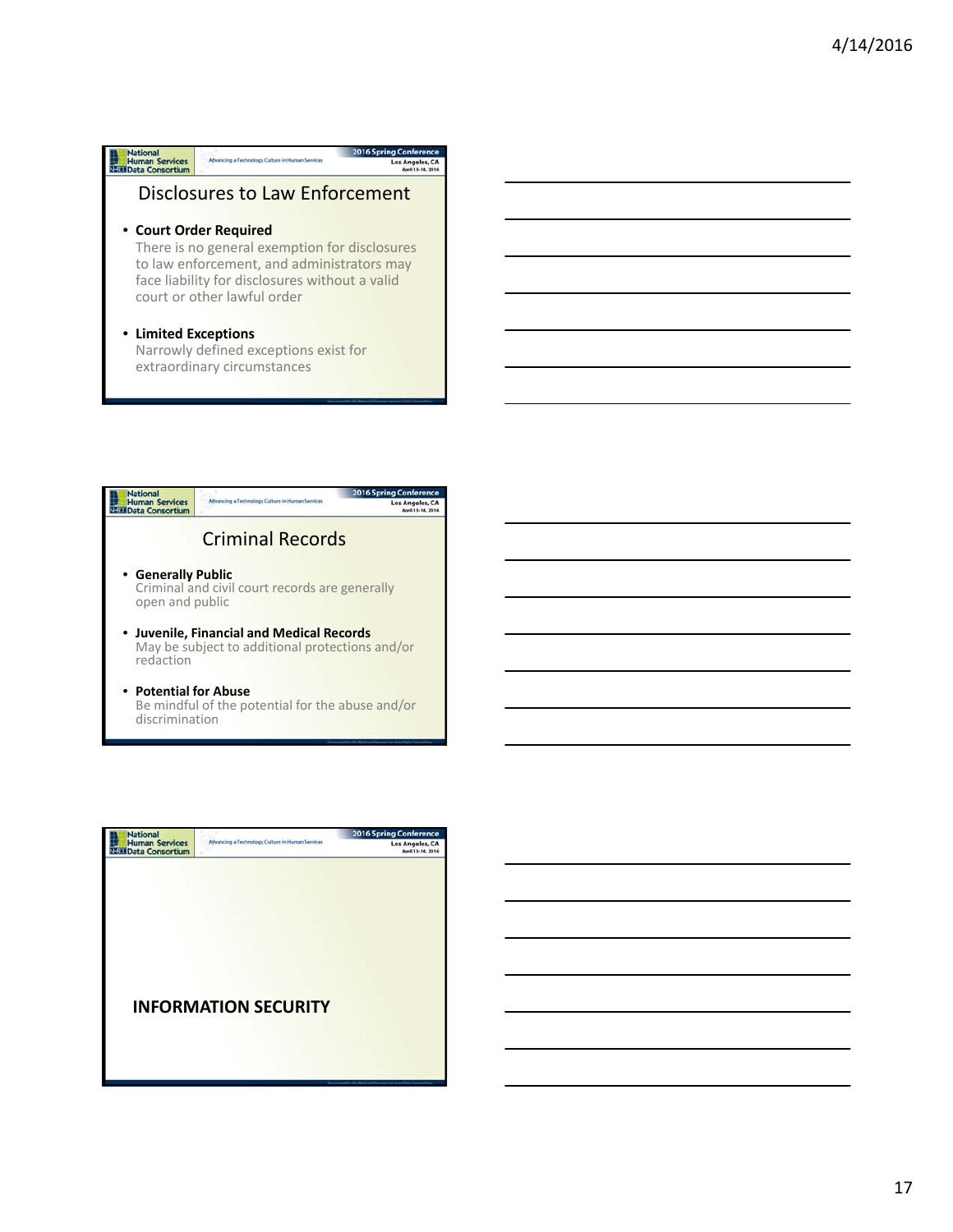





18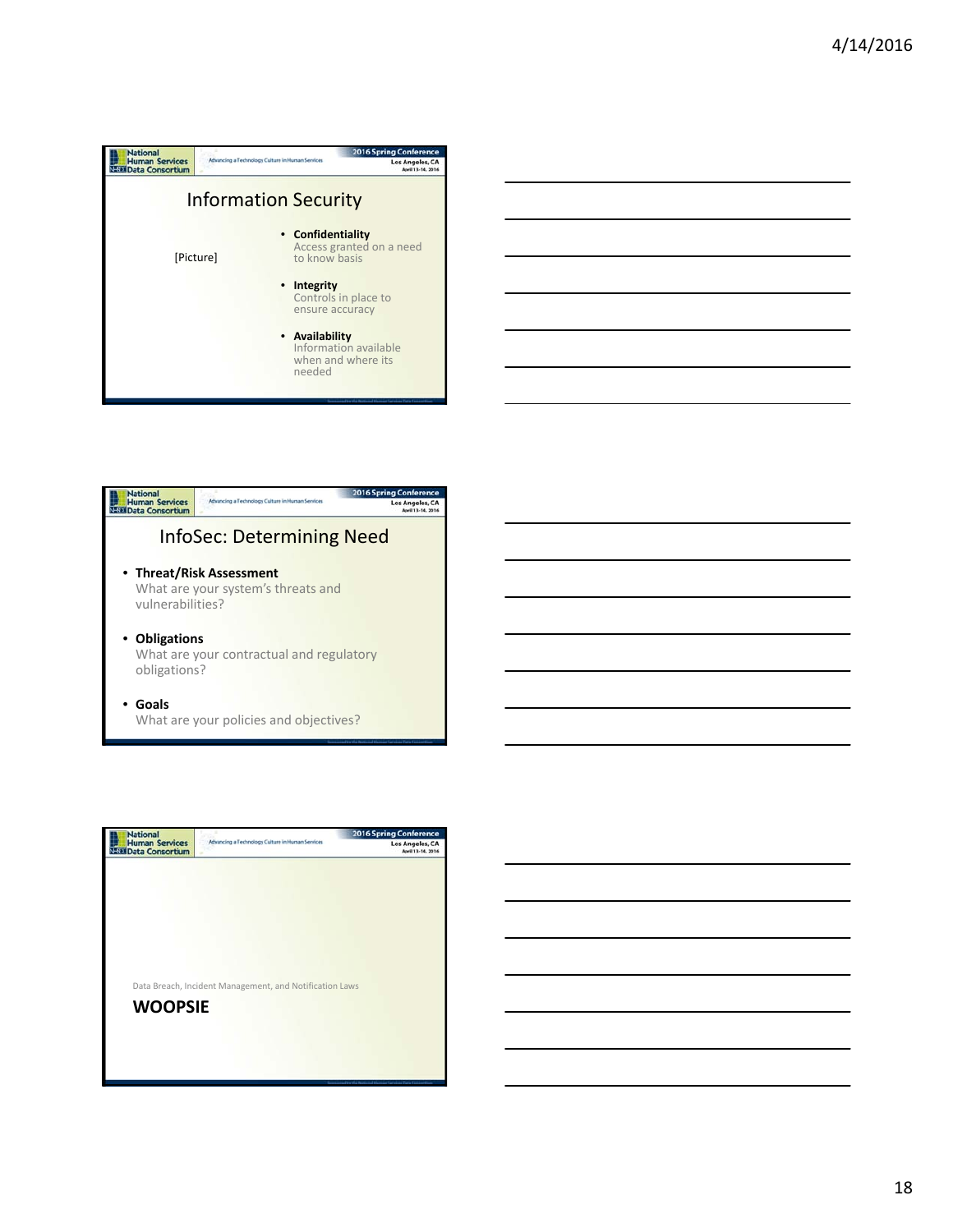





19